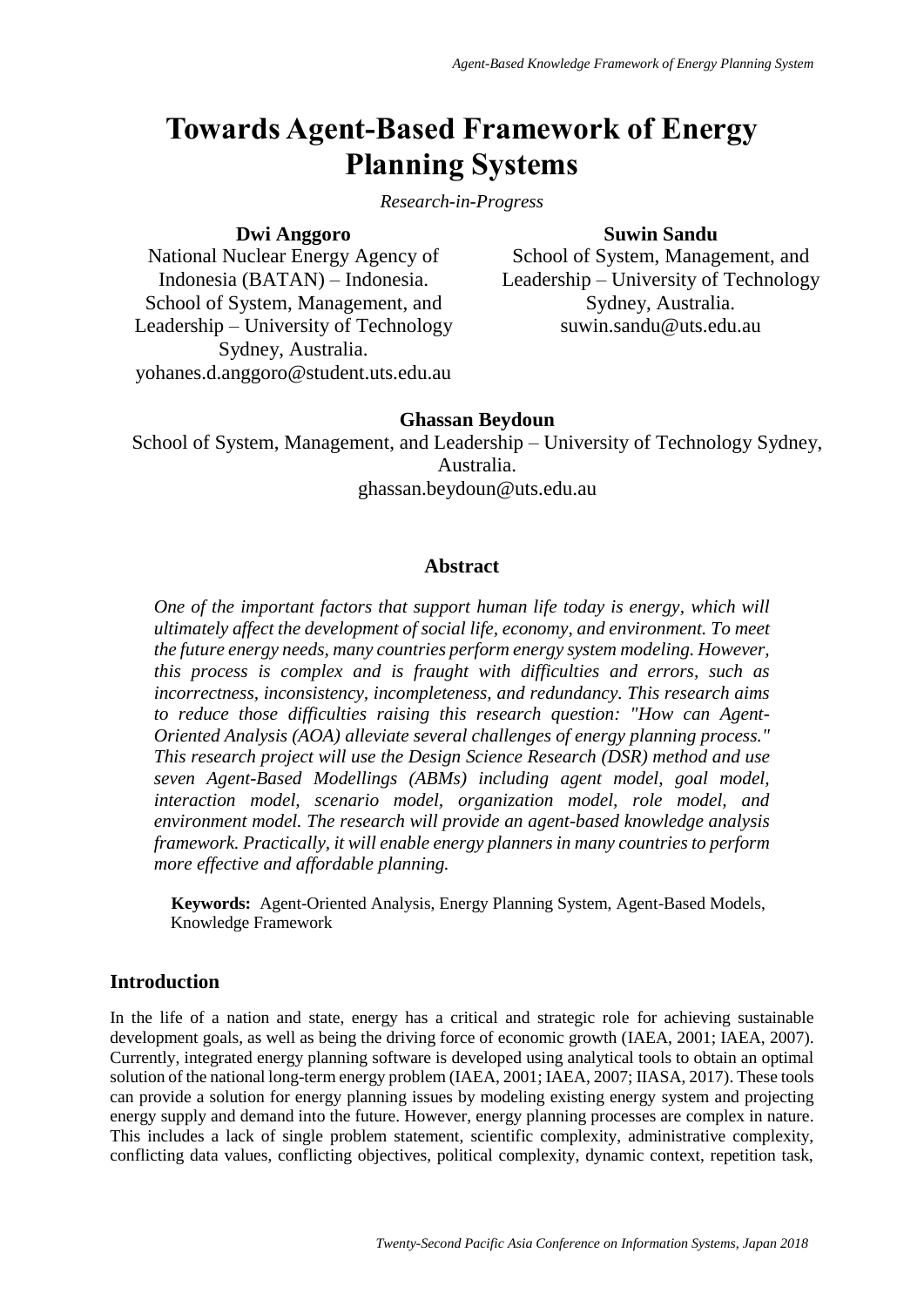and multiple actors involved (Balint et al., 2011). One of the major complexities of energy planning, both nationally and regionally, relates to the quality and data access (Cajot et al., 2017).

In addition, the formulation of complex problems related to energy planning process has not been clearly discussed in literature (Cajot et al., 2017). Therefore, there is a need to describe and identify complexity issues in the energy planning processes (Cajot et al., 2017). Further, some case studies are necessary to identify and to frame the complexity issues systematically (Balint et al., 2011).

Therefore, the main objective of this research project is to improve energy planning process by using Agent-Based Knowledge Framework, particularly agent-oriented analysis. It aims to reduce complexities and knowledge gap in energy planning process, by raising the following main research question: "How can Agent-Oriented Analysis (AOA) alleviate several challenges of energy planning process". This research project will use the Design Science Research (DSR) method and engage seven Agent-Based Modellings (ABMs) of the Agent-Oriented Software Engineering (AOSE), including agent model, goal model, interaction model, scenario model, organization model, role model, and environment model. Then, the research question will be addressed through an agent-oriented analysis in the context of Indonesia case studies, especially Jakarta, Jawa-Madura-Bali (JAMALI), and national energy systems.

Overall, this research project will create and provide the developed knowledge framework based on Agent-Based Models in the field of energy planning process. Thus, this research project will give a significant contribution to energy stakeholders in many countries, which composed of policy makers in various ministries, energy utilities, energy planners, energy analysts, and energy researchers to facilitate them in effective energy planning. The rest of this paper is organized as follows. The next section reviews analytical tools for energy system modeling. The third section introduces agent-oriented analysis and seven agent-based models. The fourth section presents the DSR method framework and describes research scope. The fifth section provides research progress on the Jakarta Case Study, including identification of complexity issues in energy planning process, agent-based knowledge modelings, and initial knowledge analysis framework for energy planning system. Finally, the sixth section concludes with a discussion of future work.

# **Review of Energy System Models**

This section reviews several analytical tools for energy system modeling, which can be used to perform energy planning studies in many countries. There is no single analytical tool that can be used to address all energy issues related to the energy system modeling because each energy analytical tool has a unique characteristic to meet the specific objective that must be solved (Connoly et al., 2009). This section aims to identify energy analytical tools that are suitable for analyzing some energy options (renewable energy and non-renewable energy) under several parameters, such as the number of users, scope areas, availability, and its features.

This research project has reviewed 35 energy-modeling tools, which used in various energy systems as shown in Table 1. These tools are categorized in this research based on its scope areas (global/national/island/regional/all scales) and number of users (very high/high/medium/low number of users). Then, this research project has categorized these energy-modeling tools, which have broader scope area, and high number of users based on its several functions. For instance, one of the function is to classify whether the energy-modeling tools can be operated as simulation tool, scenario tool, equilibrium tool, top-down policy tool, bottom-up policy tool, operation optimization tool, or investment optimization tool.

| List of energy-modeling tools     |                                   |                                   |  |  |
|-----------------------------------|-----------------------------------|-----------------------------------|--|--|
| AEOLUS (Rosen et al., 2007)       | <b>H2RES (H2RES, 2017)</b>        | ORCED (ORNL, 2017b)               |  |  |
| BALMOREL (Balmorel, 2017)         | HOMER (Bekele and Palm, 2009)     | PERSEUS (Perlwitz et al., 2005)   |  |  |
| BCHP Screening Tool (ORNL, 2017a) | HYDROGEMS (Zoulias et al., (2006) | PRIMES (NTU, 2017)                |  |  |
| COMPOSE (Energyinteractive, 2017) | IKARUS (Martinsen et al., 2006)   | ProdRisk (SINTEF, 2017b)          |  |  |
| E4Cast (E4cast, 2017)             | INFORSE (Inforse-europe, 2017)    | RAMSES (Cutsem & Aristidou, 2014) |  |  |
| EMCAS (CEEESA, 2017a)             | Invert (Invert, 2017)             | RETScreen (NRC, 2017)             |  |  |

|  |  | Table 1. A typical application of energy system tools |  |
|--|--|-------------------------------------------------------|--|
|--|--|-------------------------------------------------------|--|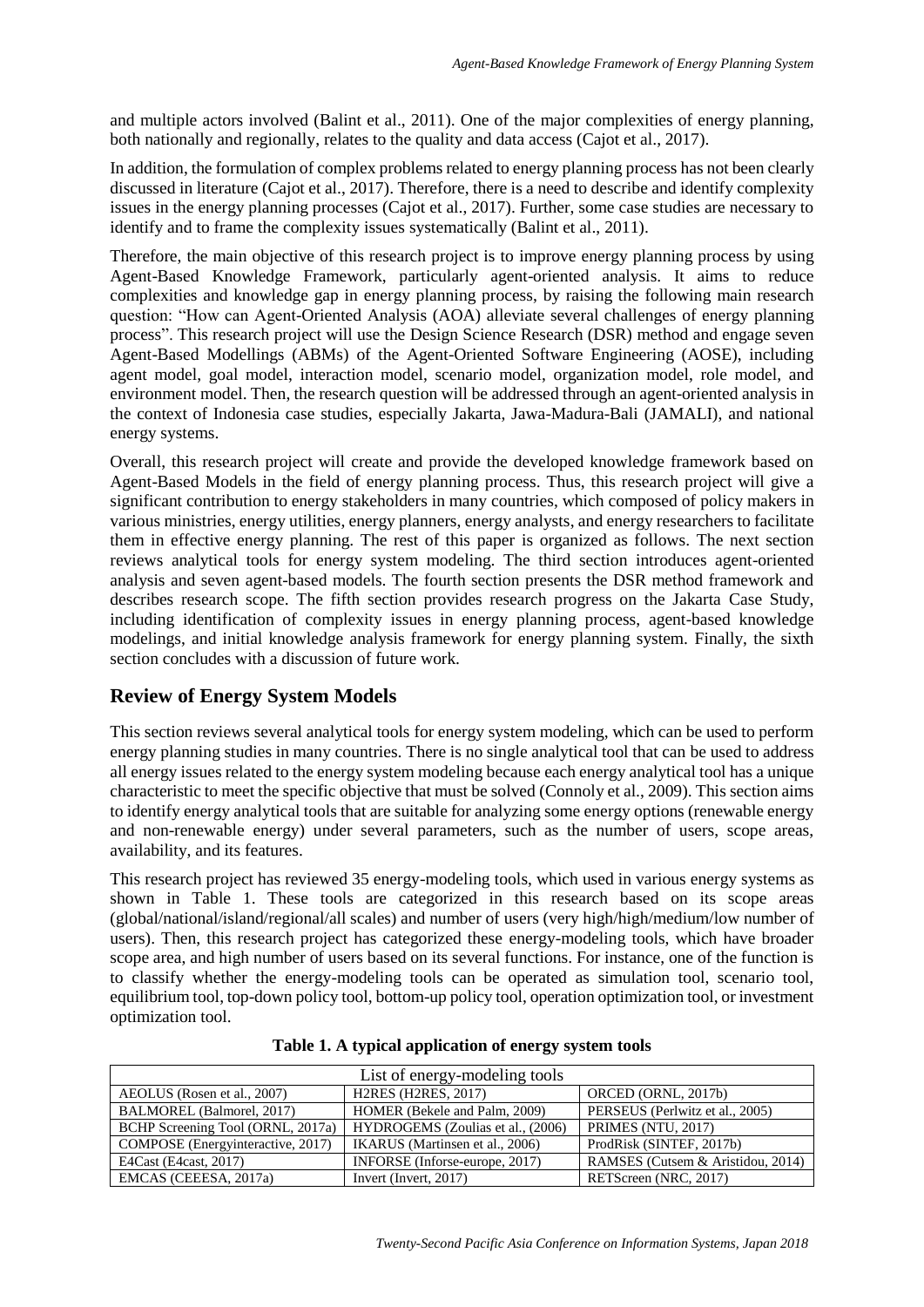| EMINENT (Segurado et al., 2008) | LEAP (SEI, $2017$ )             | SimREN (Herbergs et al., 2017)     |
|---------------------------------|---------------------------------|------------------------------------|
| EMPS (SINTEF, 2017a)            | MARKAL (IEA, 2017)              | STREAM (EAEA, 2017)                |
| EnergyPLAN (Lund et al., 2003)  | MESAP PlaNET (Schlenzig, 1999)  | TRYNSYS (SEL, 2017)                |
| EnergyPRO (EMD, 2017)           | MESSAGE (IIASA, 2017)           | UniSyD $3.0$ (Leaver et al., 2009) |
| ENPEP-BALANCE(CEEESA, 2017b)    | MiniCAM (Brenkert et al., 2003) | <b>WASP (IAEA, 2001)</b>           |
| GTMax (CEEESA, 2017c)           | <b>NEMS</b> (EIA, 2017)         |                                    |

(Note, the complete references in Table 1 does not show in this paper due to space limitations).

Based on several criteria above, this research suggests that the MESSAGE software (Model for Energy Supply System Alternatives and Their General Environmental impacts) is the preferred tool to conduct a case study on energy system planning because it has the following features and advantages:

- It can be used for the analysis of global, regional or national energy systems.
- It has a significant number of users; more than 115 IAEA (the International Atomic Energy Agency) member states are actively using MESSAGE.
- It can be used for the analysis of a very long timeframe; users can define the scenario duration of more than 50 years.
- It has many features that allow being used as a simulation tool, scenario tool, equilibrium tool, bottomup tool, operation optimization, and investment optimization at the same time.

# **Agent-Oriented Analysis**

This section introduces several important theoretical and technical issues related to the agent-oriented analysis. The term 'agent' is defined as a person or thing that acts, or is capable of acting, or is empowered to act, for another (Guralnik, 1983). It shows that there are two important points that we can make: i) the agent can perform a task or job, and ii) agent perform a task or job in certain capacities for something else. Based on these two points, Caglayan et al. (1997) define a software agent as an entity of computer software that allows the user to delegate tasks to software agent autonomously. Then another researcher has added one more point that the agent should run within the network environment (Brenner et. al., 1998). The paradigm of system development where multiple agents interact, negotiate, and coordinate with each other to carry out and complete the tasks is called the Multi-Agent System (MAS) (Al-azawi and Ayesh, 2013; Beydoun et al 2005). This architecture has proven effective in a number of complex applications where interactions between stakeholders is extensive e.g. Peer-to-Peer community based searching systems (Tran et al 2007; Beydoun et al 2011) and supply chain management (Xu et al 2011).

The Agent-Oriented Software Engineering (AOSE) methodology is a business process of system development by using different concepts and modeling tools of an agent (Akbari, 2010), and put agents as central modeling to evolve system development paradigm (Wooldridge, 1999). In line with the increasing complexity of projects related to software engineering, many AOSE methodologies have been created to develop an agent-based system, and to solve various types of problems in software engineering (Akbari 2010). There are many studies that discuss AOSE methodologies, for instance: MaSE (DeLoach, 2005), O-MaSE (DeLoach and Valenzuela, 2007), MESSAGE (Dam, 2003), Gaia (Wooldridge et al, 1999), Promotheus (Padgham and Winikoff, 2005), CoMoMAS (Glaser, 1996), MAS-CommonKADS (Iglesias et al., 1998), and Tropos (Mouratidis, 2009).

This research project will engage seven agent-oriented models to capture the knowledge framework for energy planning process. These models are easily derivable from a generic metamodels for MAS development. They cover more than 20 AOSE existing methodologies (Beydoun et al. 2009, Lopez-Lorca et al. 2016). They have also proven effective in engaging stakeholders in eliciting complex requirements for simulation systems (Miller et al. 2014), and in mapping disaster management knowledge (Inan et al. 2015) to a unifying format from (Othman et al. 2010). The seven agent-oriented models include the following:

- Goal model: to describe a system's purpose and goal's hierarchy.
- Role model: to define some roles to fulfill the system's goal.
- Organization model: to reflect the relationships between roles, and interactions between agents.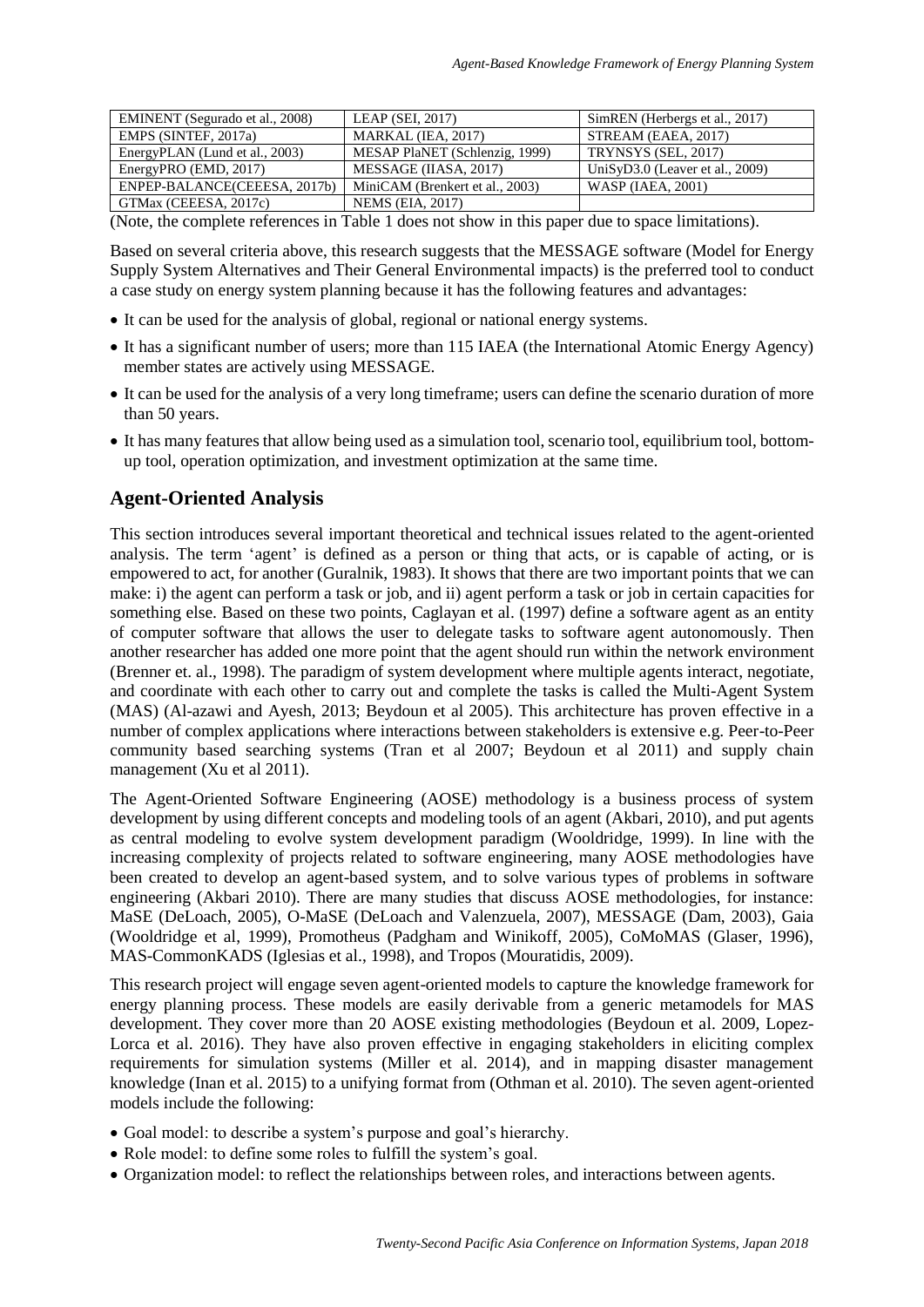- Environment model: to describe each environment entity used by the MAS.
- Agent model: to define the individual agent classes that cover the roles.
- Interaction model: to set the basis for protocol models (system design phase).
- Scenario model: to provide detail descriptions of event sequences to achieve system's goal.

#### **Research Methodology**

There are two research methods in the field of Information System (Hevner et al. 2004). First, the behavioral science method, which has usually been used in natural science research. This method aims to explain human or organizational behavior by developing and verifying some existing theories. Second, the Design Science Research (DSR) method, which is usually used in engineering science research. This method aims to improve the capabilities of human or organization by constructing and designing new artifacts. This research project will use the DSR method to assist a problem solving through effective and efficient analysis of information system. The purpose of the design science method in this research project is to create and develop a knowledge analysis framework in the field of energy planning process that often been used by energy stakeholders to analyze and plan energy systems, for the short-term or long-term period.



**Figure 1. The DSR method framework.**

Figure 1 illustrates that the DSR method employed in this research project is performed in four phases. The first phase (problem identification in the energy planning process) aims to provide a robust research justification in the actual research context and to contribute to the knowledge framework innovation. The second phase (development of knowledge analysis framework) is to develop an artifact for solving the research problem identified in the previous phase. The existing knowledge of energy planning process is used as an input in the knowledge analysis framework. It will be analyzed and structured comprehensively using seven agent-based models, including goal model, role model, organization model, environment model, agent model, interaction model, and scenario model. The output of this phase is the knowledge analysis framework that will be evaluated internally and externally in the next phases. The third phase (internal framework evaluation) is intended to find the effective way to solve the research problem (Hevner et al., 2004). The internal evaluation of the knowledge framework prototypes is conducted through validation of all artifacts that drawing up the developed knowledge framework by using specific case study. It aims to evaluate the reliability of the early versions of artifacts through several feedbacks and to develop the initial knowledge framework. The feedbacks that will be obtained in this phase are used as input for improvement before evaluating the framework externally with another real case study. The fourth phase (external framework evaluation) aims to assure that the developed knowledge framework can be implemented in the field of energy system modeling, particularly in the energy planning process, in different contexts. The external evaluation will be performed with another real case study, which is more widespread.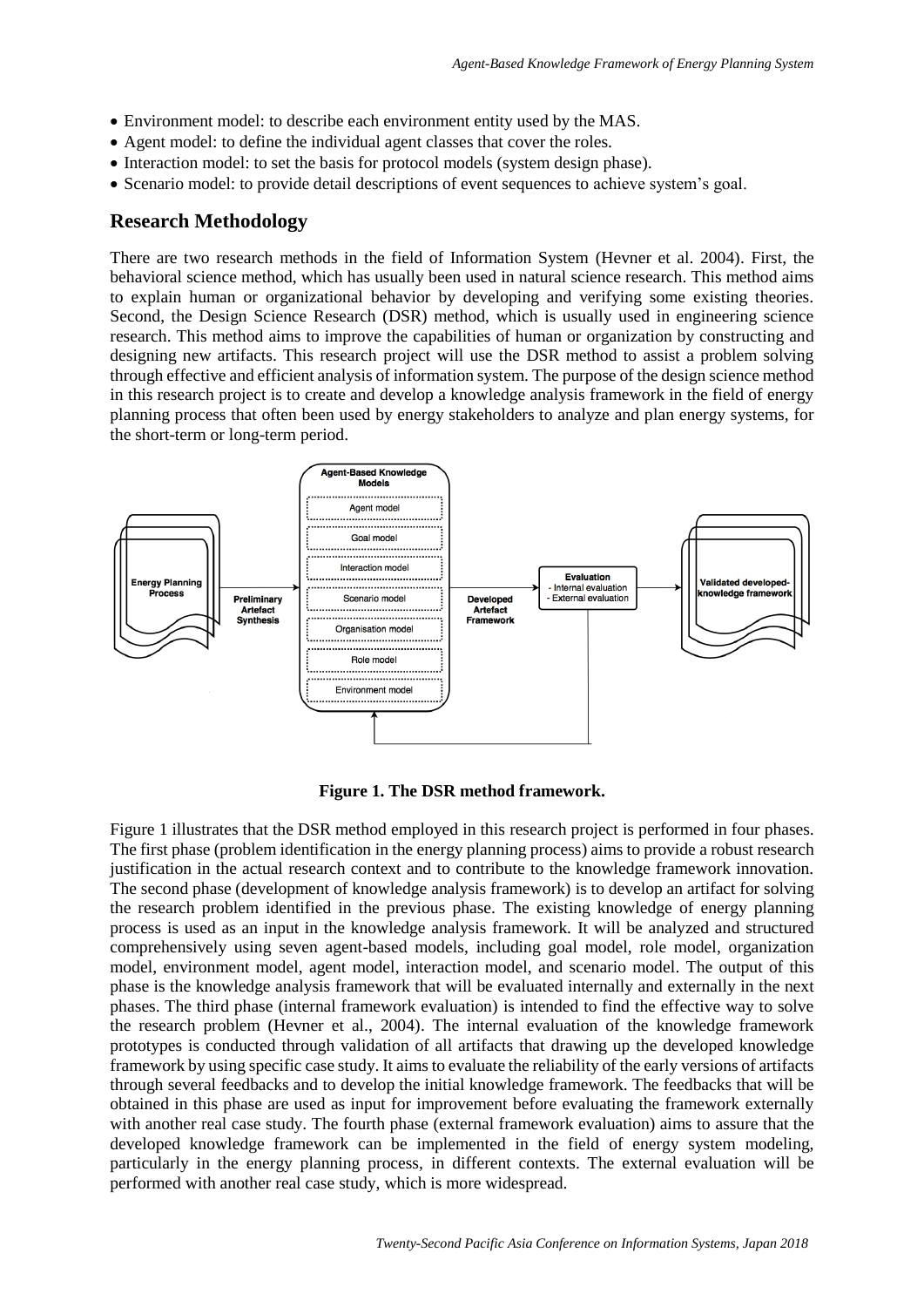In short, this research focusses on how the agent-oriented methodology contributes to solving several complexity issues in energy planning process. It considers seven agent-based knowledge models, i.e. agent model, goal model, interaction model, scenario model, organization model, role model, and environment model. It will employ three case studies that use MESSAGE energy tool for their energy systems planning. The selected case studies are Jakarta, Jawa-Madura-Bali (JAMALI), and national (Indonesia) energy systems.

# **Ongoing Research (Jakarta's Energy Planning Case Study)**

#### *Jakarta energy planning process*

According to the Jakarta Governor Decree No. 989 Year 2017, the study team of the Regional Energy General Plan (REGP) of the Jakarta province consists of six main organizational elements, including university, districts, regional planning agency, regional secretariat, regional department, and regional technical institution. The Jakarta's REGP may involve other national energy stakeholders as experts to support and provide data required for the study team.

Figure 2 presents the Jakarta's energy planning process, which consists of six main steps, including energy issues and study goal identification, an overview of existing energy system, calibration of energy system modeling, energy demand projection, energy supply projection, and analysis of result plausibility.



**Figure 2. The Jakarta energy general plan process.**

The first step aims to identify current energy issues and to define study goals. The second step involves the collection of existing techno-economic data and generation of existing energy chain. The third step aims to define study scenarios and study scope by harmonizing all existing data collected in the previous step, and calibrating the existing energy chain using IAEA's approach to obtain a reference energy system. The fourth step engages a MAED software (Model for the Analysis of Energy Demand), which is one of the IAEA's energy tools, to provide a detailed projection of sectoral energy needs based on several scenario assumptions, such as demographic developments, technological advances, economic structure, behavioral changes, and economic growth. The fifth step engages a MESSAGE software (Model for Energy Supply System Alternatives and Their General Environmental impacts) to formulate and evaluate alternative energy supply strategies in accordance with some defined constraints, in order to obtain energy supply projection. The sixth step involves all team members and stakeholders to analyze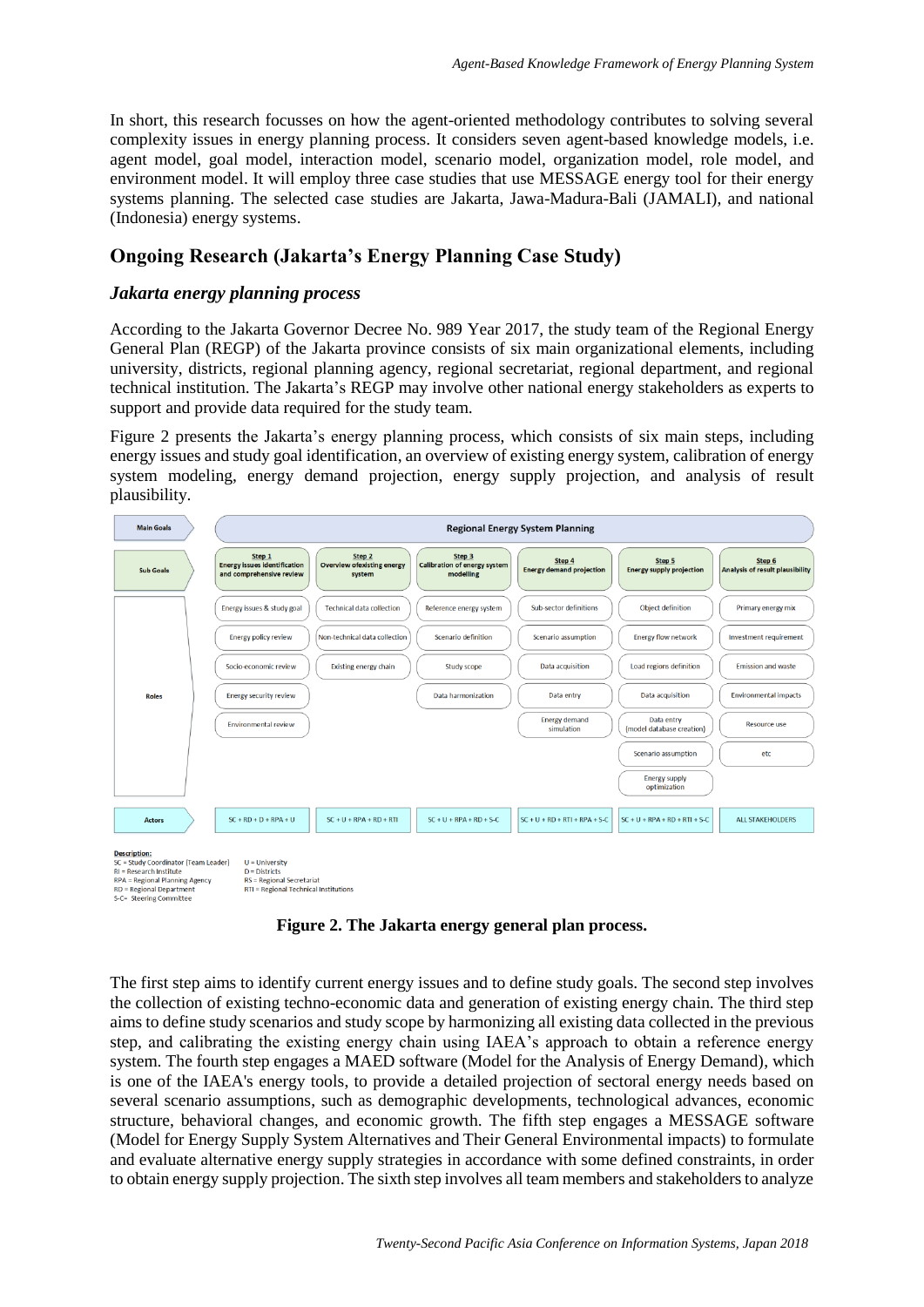the projection results of energy supply and demand, collect several critical information from the study implementation that can be useful to solve the existing energy issues and the future energy challenges, and draft the Regional Energy General Plan (REGP) report.

# *Complexity Issues in Jakarta's energy planning process*

Based on the Jakarta energy planning process (see Figure 2), this research identifies complexity issues (including *incorrectness, inconsistency, incompleteness,* and *redundancy*) in the following steps:

- The identification of energy issues in step 1.
- The harmonization of techno-economic data and study scenario characteristics in step 3.
- The sub-sectors definition of energy demand in step 4.
- The creation of future energy demand scenario assumptions in step 4.
- The object definition of the existing regional energy system in step 5.
- The load region definition in step 5.
- The creation of energy supply scenarios in step 5.
- The techno-economic data collection in step 2.
- The data collection for energy demand projection in step 4.
- The data collection for energy supply projection in step 5.

## *Agent-Based Knowledge Models*

As illustrated in Figure 1, this research analyzes the Jakarta's energy planning process using seven agentbased models in order to obtain the agent-based knowledge models and the initial knowledge analysis framework as shown in Figure 3. This initial knowledge framework for energy planning process will be evaluated internally and externally, and verified using another case study to obtain the developedknowledge framework for energy planning process.



**Figure 3. Initial knowledge analysis framework**

The agent-based knowledge models obtained in this research are as follows. Due to space limitations however, only the main goal model is shown in this paper (Figure 4).

- The goal model and 17 sub-goal models cover almost all activities and steps (about 90) in the energy planning process.
- The 36 role models explain the responsibility of 36 actors/agents involved in the energy planning process, based on the Governor Decree No. 989/2017 and from actual experience.
- The organization model describes the work relationship and coordination between 36 actors/agents.
- The interaction models connect several activities with some actors. Each connection represents an activity that has to be done to achieve the goals/sub-goals.
- The 12 environment models where each environment entity has some attributes.
- The 36 agent models explain more detail about all activities, trigger, action, and environment entities of each actor.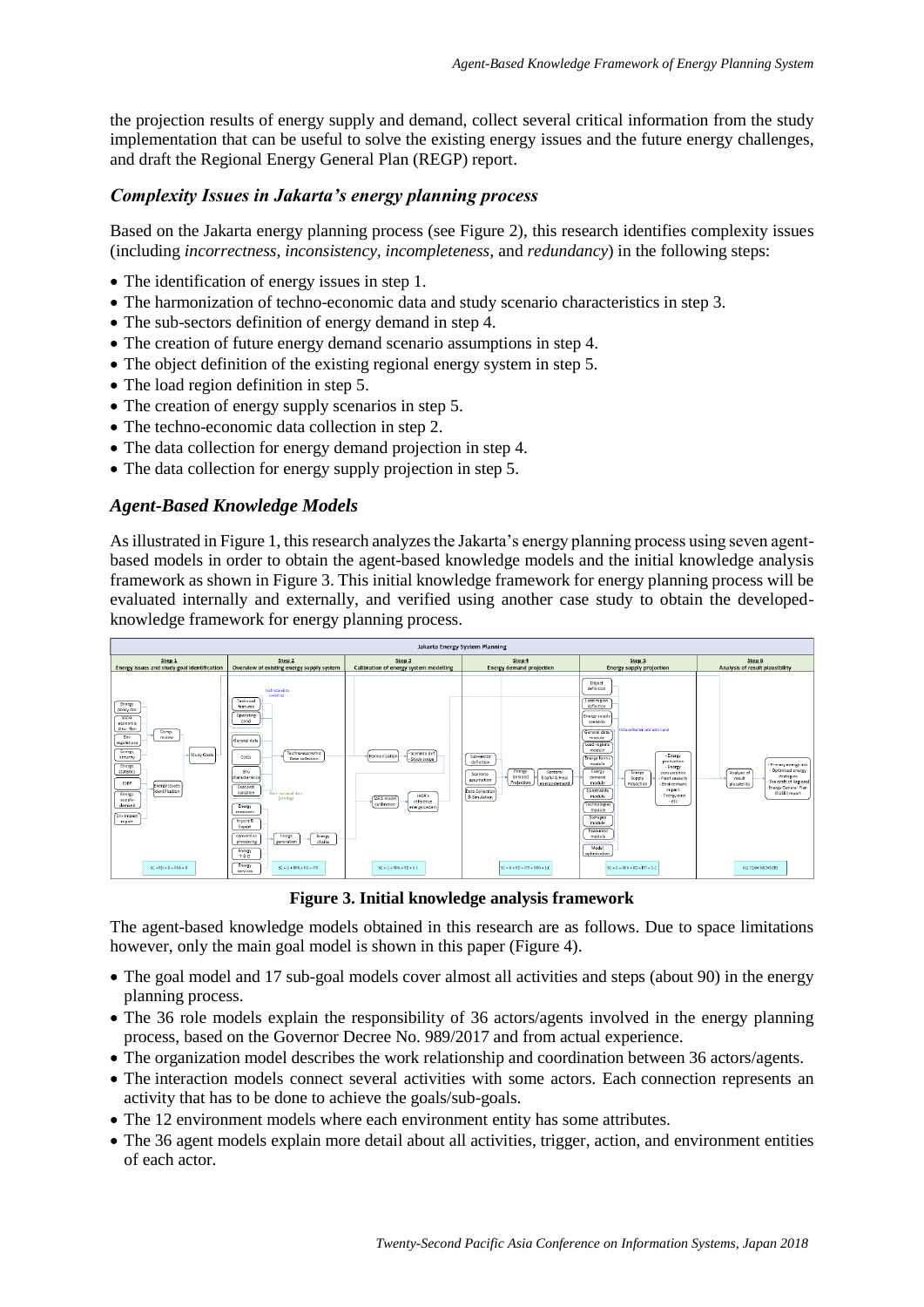

• The 17 scenario models explain how each scenario starts and ends. It has extensive information such as scenario trigger, series/parallel activities, roles and environment entity involved in each scenario.

**Figure 4. The main goal model of Jakarta Energy Planning Process.**

# **Conclusion and Future Research**

This research aims to improve energy planning process by reducing complexities issues in the energy planning process. The research methodology uses the Design Science Research (DSR) method and engages seven Agent-Based Modellings (ABMs) including agent model, goal model, interaction model, scenario model, organization model, role model, and environment model. To date, the research outcomes are as follows: Firstly, a literature review of energy system modeling that found MESSAGE software as an important energy tool in this research project. Secondly, a literature review of agent-oriented analysis that summarized only seven agent-based models used in this research project. Thirdly, complexity issues identification of energy planning system that found ten real problems in the Jakarta energy planning system. Fourthly, agent-oriented analysis of the Jakarta energy planning system that created several agent-based knowledge models and the initial knowledge analysis framework.

In order to reduce complexity issues of energy planning system and solve the problem statements, this research project will perform the third and fourth phase of the DSR method, namely the internal and external framework evaluation. It means that the initial knowledge analysis framework as knowledge framework prototype will be evaluated internally using seven agent-based models for another case study (JAMALI energy planning case study). The aims of the internal evaluation are as follows:

- To evaluate the function of each artifact, whether each of those artifacts meets the requirements expected in this research project;
- To assess whether the knowledge framework works properly to solve research problems; and
- To identify a discrepancy between the design and the needs before further testing is done in the next phase.
- To provide several feedbacks and to reveal the lacks of the beginning of the versions of artifacts.

Therefore, in the next phase, this research project will evaluate the developed knowledge framework externally using the other real case study (the national energy planning case study) to complete the assessment stage of the developed knowledge framework comprehensively. The external evaluation will be performed through the validation of several dimensions related to the scope case study, which is more widespread and involves several stakeholders with considering various backgrounds and characteristics. Finally, the output of this external evaluation is expected can assure that the developed knowledge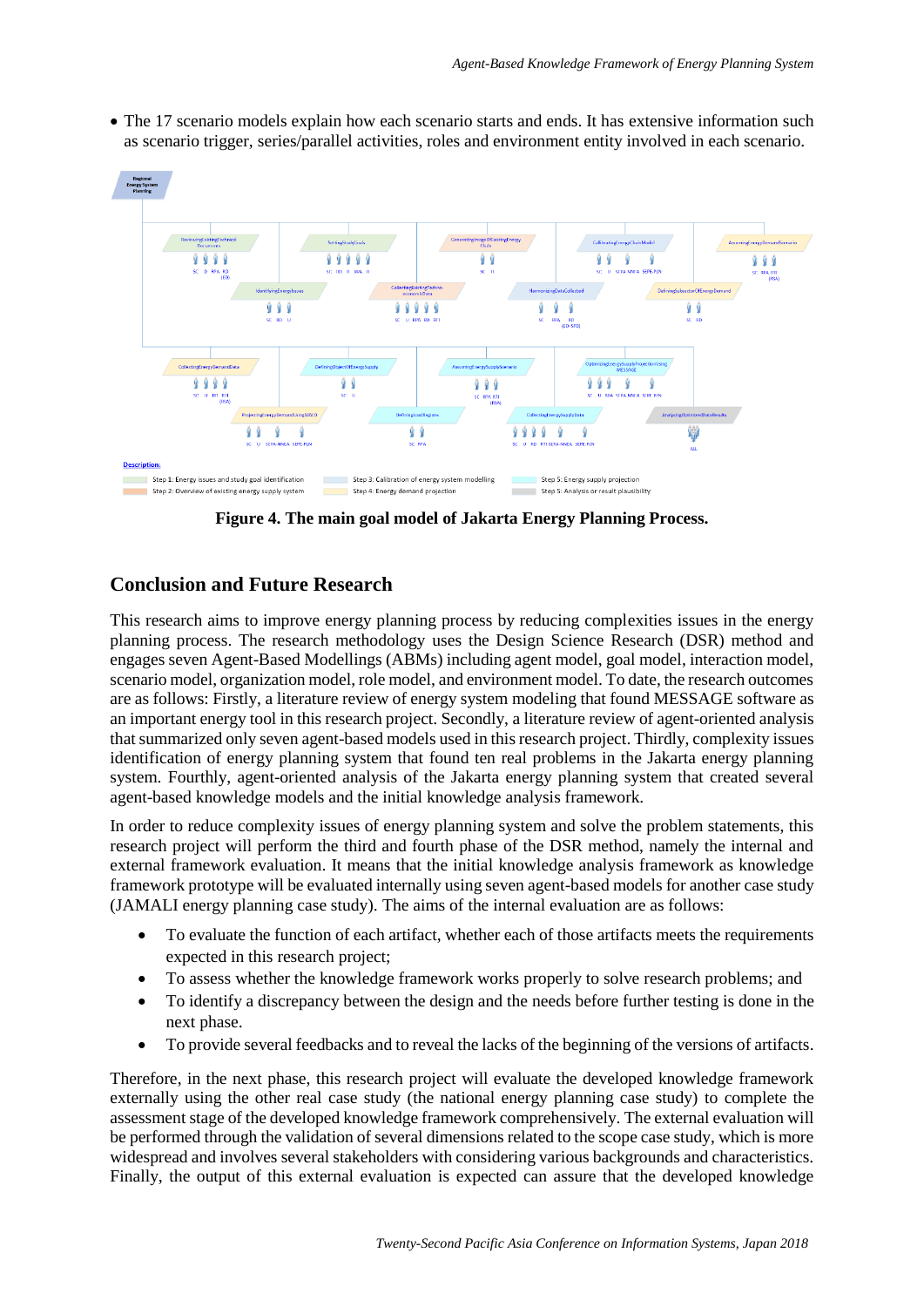framework can be generalizable implemented in the field of energy planning system modeling, particularly in the energy planning process, and applicable for any background of different countries.

#### *References*

- Akbari, Z. 2010. "A Survey Of Agent-oriented Software Engineering Paradigm: Towards its Industrial Acceptance," *Journal of Computer Engineering Research* (1), pp. 14-28.
- Al-Azawi, R., and Ayesh, A. 2013. "Comparing Agent-Oriented Programming versus Object-Oriented Programming", in *Proceedings of The 6th International Conference on Information Technology*, Jordan: IEEE Jordan Chapter, pp. 24-29
- Balint, P. J., Stewart, R. E., Desai, A., and Walters, L. C. 2011. *Wicked Environmental Problems: Managing uncertainty and conflict*, Island Press.
- Beydoun, G., Tran, N., Low, G., Henderson-Sellers, B. (2006) Foundations of ontology-based methodologies for multi-agent systems. In: Kolp M, Bresciani P, Henderson-Sellers B, Winikoff M (eds) Procs. AOIS2005 LNAI 3529. Springer, Berlin, pp 111–123
- Beydoun, G., Low, G., Henderson-Sellers, B., Mouratidis, H., J. Gomez-Sanz, J., Pavon, J., and Gonzalez-Perez, C. 2009. "FAML: A Generic Metamodel for MAS Development," *IEEE Transactions on Software Engineering* (35:6), pp. 841-863.
- Beydoun, G., Low, G., Tran, N., & Bogg, P. (2011). Development of a peer-to-peer information sharing system using ontologies. *Expert Systems with Applications, 38*(8), 9352-9364.
- Brenner, W., Zarnekow, R., and Wittig, H. 1998. *Intelligent Software Agents: Foundation and Applications*, Springer-Verlag.
- Caglayan, A., Harrison, C., Caglayan, A., and Harrison, C.G. 1997. *Agent Sourcebook: A Complete Guide to Desktop, Internet, and Intranet Agents*, John Wiley & Sons Inc.
- Cajot, S., Peter, M., Bahu, J.M., Guignet, F., Koch, A., and Maréchal, F. 2017. "Obstacles in Energy Planning at the Urban Scale," *Sustainable Cities and Society* (30), pp. 223-236.
- Connolly, D., Lund, H., Mathiesen, B.V., and Leahy, M. 2009. "A Review of Computer Tools for Analysing the Integration of Renewable Energy into Various Energy System," *Applied Energy* (87), pp. 1059-1082.
- Dam, K. 2003. *Evaluating and Comparing Agent-oriented Software Engineering Methodologies*, Ph.D. thesis, School of Computer Science and Information Technology, RMIT University, Australia.
- DeLoach, S., and Valenzuela, J. 2007. *An Agent-Environment Interaction Model*, Agent-Oriented Software Engineering VII, Springer Berlin Heidelberg, 4405:1-18.
- DeLoach, S. 2005. *Multiagent Systems Engineering of Organization-Based Multiagent Systems*, ACM SIGSOFT Software Engineering Notes (30:4).
- Glaser, N. 1996. *Contribution to Knowledge Modeling in a Multi-Agent Framework (the CoMoMAS Approach)*, Ph.D. Thesis, The L'Universtite Henri Poincare, Nancy I, France.
- Guralnik, D.B. 1983. *Webster's New World Dictionary*, Prentice Hall School Group.
- Hevner, A.R., March, S.T., Park, J., and Ram, S. 2004. "Design Science in Information System Research," *MIS Quarterly* (28:1), pp. 75-105.
- IAEA. 2001. *Wien Automatic System Planning (WASP) Package*, International Atomic Energy Agency, Vienna, Austria.
- IAEA. 2007. *Analyses of Energy Supply Options and Security of Energy Supply in the Baltic States*, IAEA-TECDOC-1541, International Atomic Energy Agency, Austria
- Iglesias, C., Garijo, M., Gonzales, J.C., and Velasco, J.R. 1998. "Analysis and Design of Multiagent Systems using MAS-CommonKADS," in *Intelligent Agents IV (ATAL97)*, Springer-Verlag, pp. 313-326.
- IIASA. (2017, 3 May). Energy Modeling Framework. International Institute for Applied System Analysis 2017. Retrieved from [http://webarchive.iiasa.ac.at/Research/ENE/model/message.html.](http://webarchive.iiasa.ac.at/Research/ENE/model/message.html)
- Inan, D. I., Beydoun, G., and Opper, S. 2015. "Towards Knowledge Sharing in Disaster Management: an Agent-Oriented Knowledge Analysis Framework," in *Proceedings of the 26th Australasian Conference on Information Systems* (ACIS2015), Adelaide, South Australia, pp. 1-13.
- Lopez-Lorca, A. A., Beydoun, G., Valencia-Garcia, R., and Martinez-Bejar, R. 2016. "Supporting Agent-Oriented Requirement Analysis with Ontologies," *International Journal of Human-Computer Studies* (87), pp. 20-37.